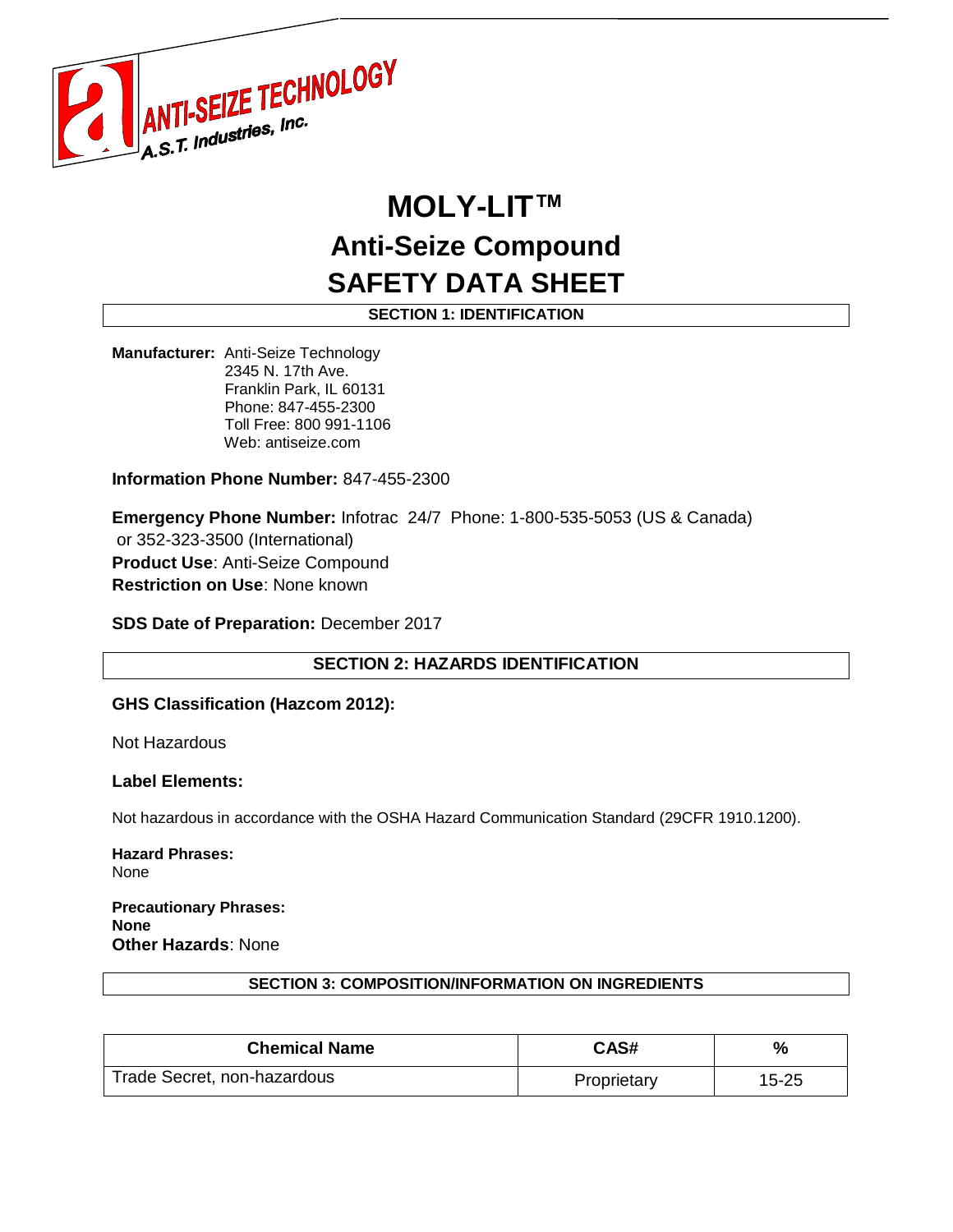| Molybdenum disulfide                                      | 1317-33-5  | $15 - 30$ |
|-----------------------------------------------------------|------------|-----------|
| Graphite                                                  | 7782-42-5  | 15-30     |
| Distillates (petroleum), hydrotreated heavy<br>naphthenic | 64742-52-5 | 40-60     |
| <b>Rust inhibitor</b>                                     | Mixture    | $1 - 3$   |

# **The specific identity and/or exact percentage of composition has been withheld as a trade secret.**

# **SECTION 4: FIRST AID MEASURES**

**Eye:** Flush eyes with water, holding the eyelids apart. Get medical attention if irritation develops or persists.

**Skin:** Wash thoroughly with plenty of water. Get medical attention if irritation persists.

**Inhalation:** Remove to fresh air and keep comfortable for breathing. If irritation occurs, get medical attention.

**Ingestion:** If large amounts ingested, seek medical attention.

**Most Important symptoms and effects, both acute and delayed:** None known.

**Indication of any immediate medical attention and special treatment needed:** Immediate medical attention generally not required.

# **SECTION 5: FIRE-FIGHTING MEASURES**

**Suitable and Unsuitable Extinguishing Media:** Use foam, carbon dioxide or dry chemical.

**Special Hazards Arising from the Chemical:** This compound will not burn unless it is preheated. Water fog may be used to cool the containers but do not spray directly into large containers of burning liquids as frothing may occur. Dense smoke and noxious or toxic fumes may be generated in a fire. The thermal decomposition products may yield oxides of carbon and sulfur. Noxious or toxic fumes may be generated, some of which may be toxic or irritating.

**Special Equipment and Precautions for Fire-Fighters:** Wear NIOSH approved positive pressure, self-contained breathing apparatus and full protective clothing. Cool fire exposed containers with water.

# **SECTION 6: ACCIDENTAL RELEASE MEASURES**

**Personal Precautions, Protective Equipment and Emergency Procedures:** Wear appropriate personal protective equipment. Use caution: slip hazard.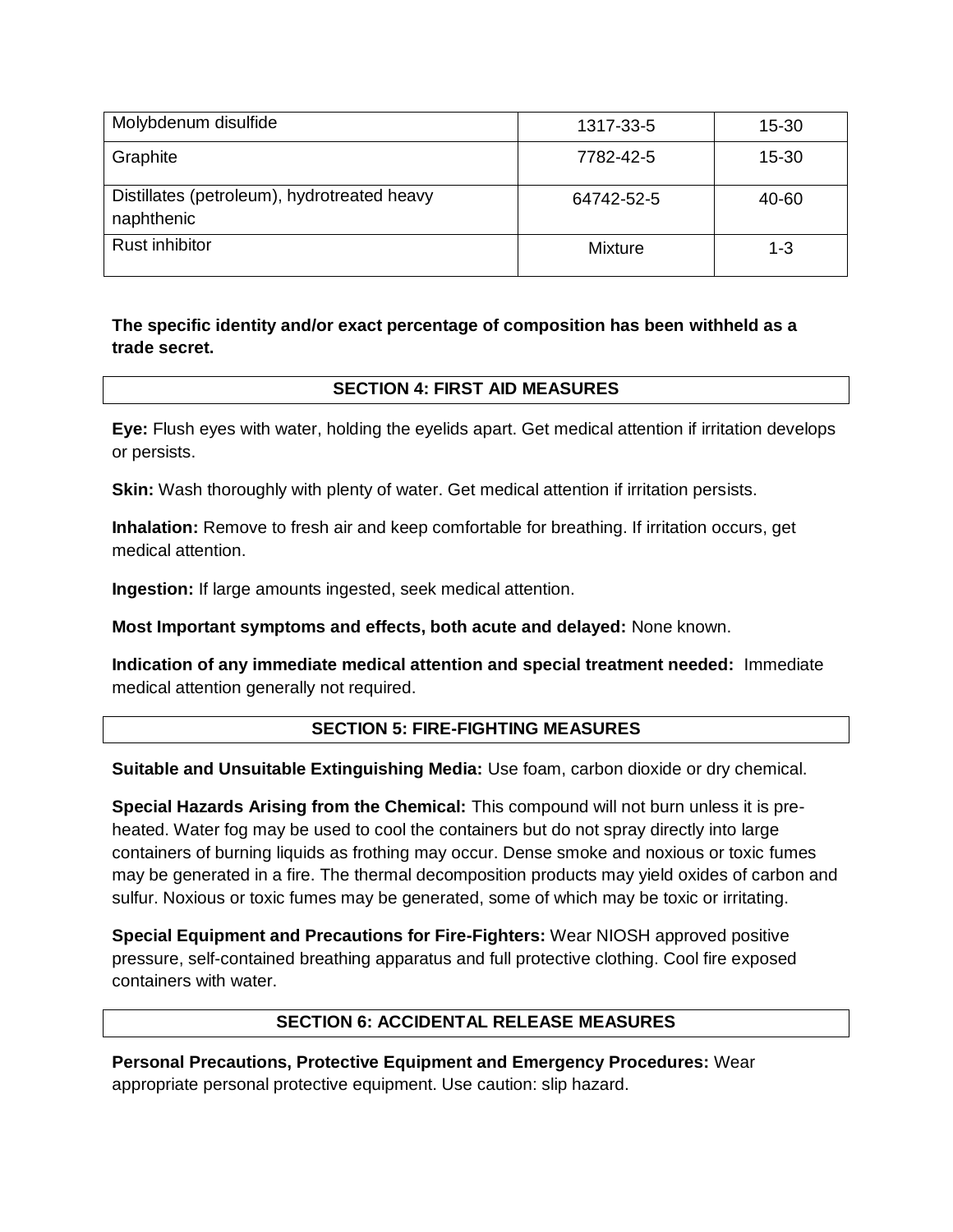**Environmental Hazards:** Report spills and releases as required to appropriate authorities.

**Methods and Material for Containment and Cleaning Up:** Because of its viscous nature, this product is not expected to leak or spill. Collect liquid spill with an inert absorbent material and place into a suitable container for disposal. Clean area thoroughly with mineral spirits.

## **SECTION 7: HANDLING AND STORAGE**

**Precautions for Safe Handling:** Avoid contact with eyes. Avoid prolonged skin contact Do not transfer to unlabeled containers.

**Conditions for Safe Storage, Including any Incompatibilities:** Store away from extreme heat and open flames. Store away from oxidizers.

# **SECTION 8: EXPOSURE CONTROLS/PERSONAL PROTECTION**

| <b>Chemical Name</b>                  | <b>Exposure Limits</b>             |
|---------------------------------------|------------------------------------|
| Molybdenum disulfide (as molybdenum   | 30 mg/m3 TWA ACGIH TLV (inhalable) |
| and insoluble compounds, as Mo)       | 3 mg/m3 TWA ACGIH TLV (respirable) |
|                                       | 15 mg/m3 TWA OSHA PEL (total dust) |
| Graphite                              | 2 mg/m3 TWA ACGIH TLV (respirable) |
|                                       | 15 mg/m3 TWA OSHA PEL (total dust) |
|                                       | 5 mg/m3 TWA OSHA PEL (respirable   |
|                                       | fraction)                          |
| Distillates (petroleum), hydrotreated | 5 mg/m3 TWA ACHIH TLV (inhalable)  |
| heavy naphthenic                      | 5 mg/m3 TWA OSHA PEL               |
| <b>Rust inhibitor</b>                 | None Established                   |
|                                       |                                    |

**Appropriate Engineering Controls:** Use with adequate general or local exhaust ventilation to maintain exposure levels below the exposure limits. If the product is used at high temperatures, local exhaust ventilation may be required.

# **Individual Protection Measures**:

**Respiratory Protection:** In operations where the occupational exposure limits are exceeded, a NIOSH approved respirator with organic vapor/particulate cartridges or supplied air respirator appropriate for the form and concentration of the contaminants should be used. Selection and use of respiratory equipment must be in accordance with OSHA 1910.134 and good industrial hygiene practice.

**Skin Protection:** Impervious gloves such as rubber or nitrile recommended where needed to avoid prolonged skin contact .

**Eye Protection:** Safety glasses or goggles recommended where needed to avoid eye contact.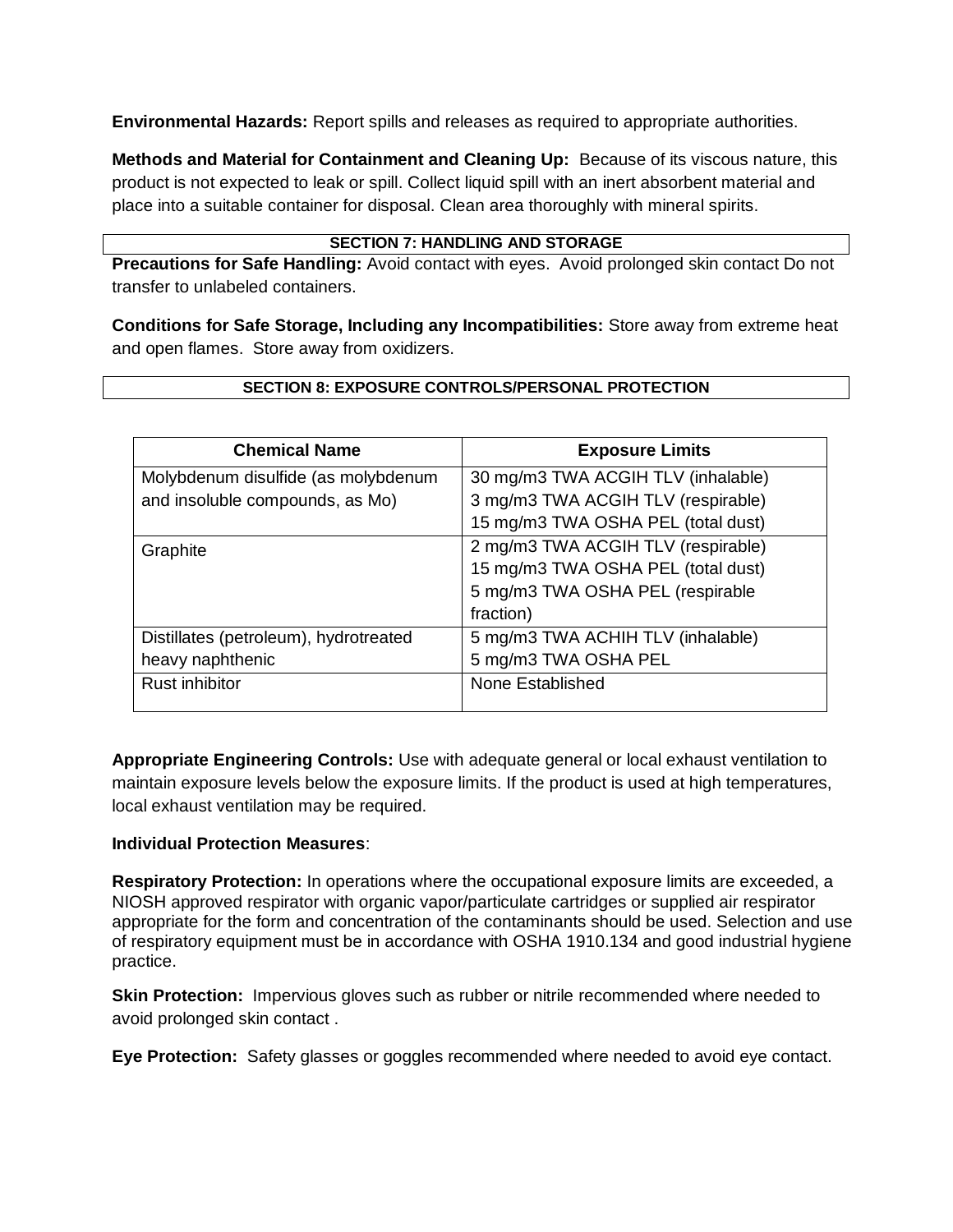## **SECTION 9: PHYSICAL AND CHEMICAL PROPERTIES**

| Appearance: Bluish gray colored paste       | Vapor Density (air = 1): Not available                       |
|---------------------------------------------|--------------------------------------------------------------|
| Odor: Slight odor                           | <b>Specific Gravity: 0.9</b>                                 |
| <b>Odor Threshold: Not established</b>      | Water Solubility: Not soluble                                |
| pH: Not available                           | <b>Octanol/Water Partition Coefficient: Not</b><br>available |
| Melting Point/Freezing Point: Not available | <b>Autoignition Temperature: Not available</b>               |
| <b>Boiling Point: Not available</b>         | <b>Decomposition Temperature: Not</b><br>available           |
| Flash Point: >340°F                         | Viscosity: Not available                                     |
| <b>Evaporation Rate: Not available</b>      | <b>Explosion Properties: None</b>                            |
| Flammable Limits:                           | <b>Oxidizing Properties: Not oxidizing</b>                   |
| <b>LEL: Not established</b>                 |                                                              |
| <b>UEL:</b> Not established                 |                                                              |
| Vapor Pressure: Not established             | <b>Aerosol Fire Protection Level: Not</b><br>applicable      |
| VOC Content: $< 0.5\%$                      | Flammability (solid, gas): Not available                     |

# **SECTION 10: STABILITY AND REACTIVITY**

**Reactivity:** Not reactive under normal conditions of use.

**Chemical Stability:** Stable under normal storage and handling conditions.

**Possibility of Hazardous Reactions:** None known

**Conditions to Avoid:** Use with strong oxidizing chemicals such as concentrated acids.

**Incompatible Materials:** Avoid strong oxidizing agents, bromates, chlorates and iodates.

**Hazardous Decomposition Products:** The thermal decomposition products may yield oxides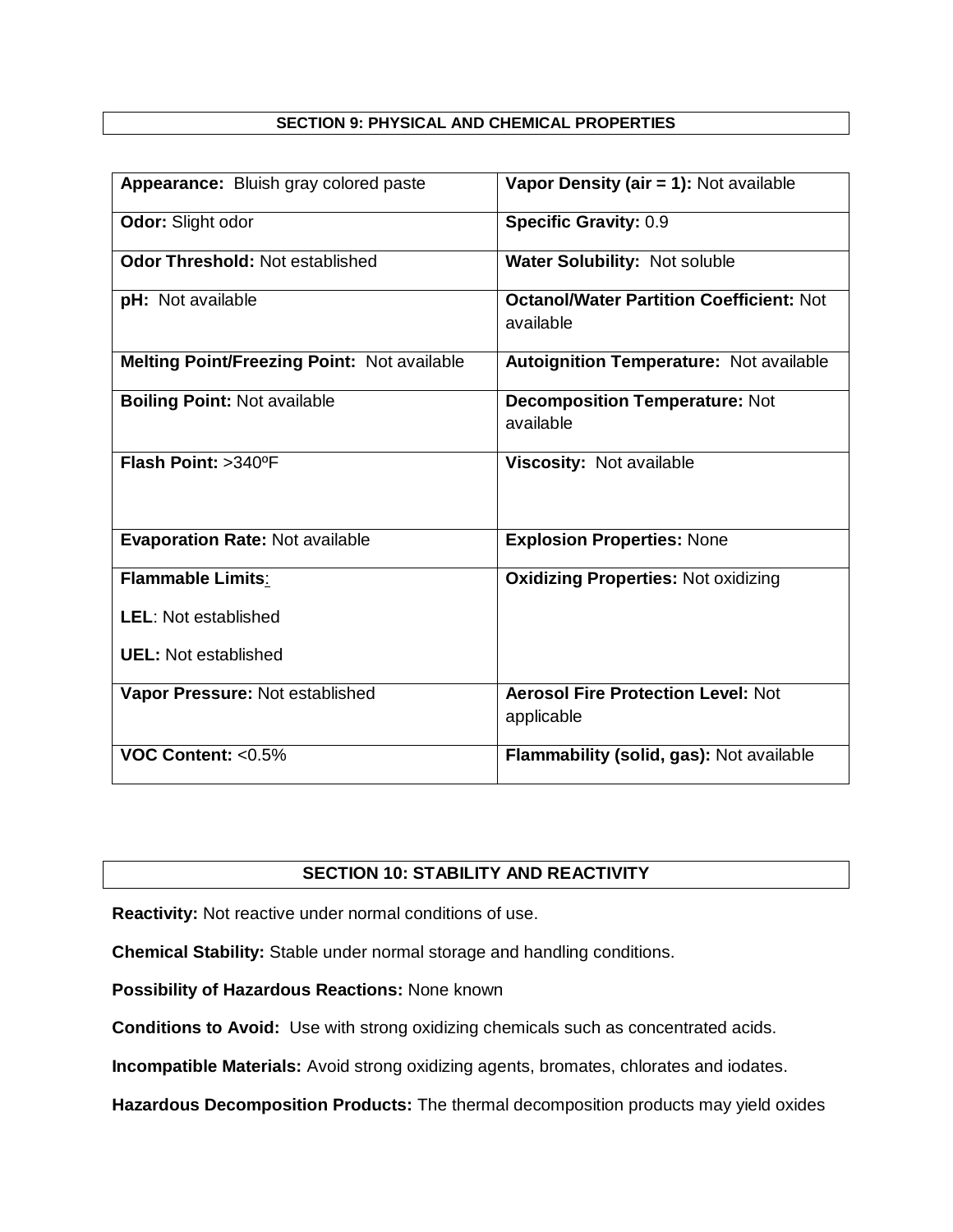of carbon and sulfur. Noxious or toxic fumes may be generated, some of which may be toxic or irritating.

# **SECTION 11: TOXICOLOGICAL INFORMATION**

#### **Potential Health Effects:**

**Eye:** May cause mild irritation.

**Skin:** Prolonged contact may cause irritation and drying of the skin.

**Inhalation:** No adverse effects expected at ambient temperatures. Inhalation of vapors and fumes from thermal decomposition may cause respiratory irritation and metal fume fever with symptoms of fever and chills.

**Ingestion:** Swallowing may cause gastrointestinal irritation, nausea, vomiting, diarrhea.

**Chronic Hazards:** Prolonged inhalation of thermal decomposition products may result in lung damage.

**Carcinogen Status:** None of the components of this product are listed as carcinogens by IARC, NTP or OSHA.

## **Acute Toxicity Values**:

Molybdenum disulfide: Oral rat LD50 > 2000 mg/kg, inhalation rat LC50 > 2.82 mg/L, dermal rat LD50 > 2000 mg/kg

Graphite: Oral rat LD50 > 2000 mg/kg, inhalation rat LC50 > 2 mg/L

Distillates (petroleum), hydrotreated heavy naphthenic: Oral rat LD50 > 5000 mg/kg, inhalation rat LC50: 2.18 mg/L, dermal rabbit LD50 > 2000 mg/kg

#### **SECTION 12: ECOLOGICAL INFORMATION**

## **Ecotoxicity:**

Molybdenum disulfide: Pimephales promelas LC50: 609.1 mg/L/96hr

Graphite: Danio rerio LC50 > 100 mg/L/96hr

Distillates (petroleum), hydrotreated heavy naphthenic: Pimephales promelas LL50 > 100 mg/L/96hr.

**Persistence and Degradability:** No data available

**Bioaccumulative Potential:** No data available

**Mobility in Soil:** No data available

**Other Adverse Effects:** None known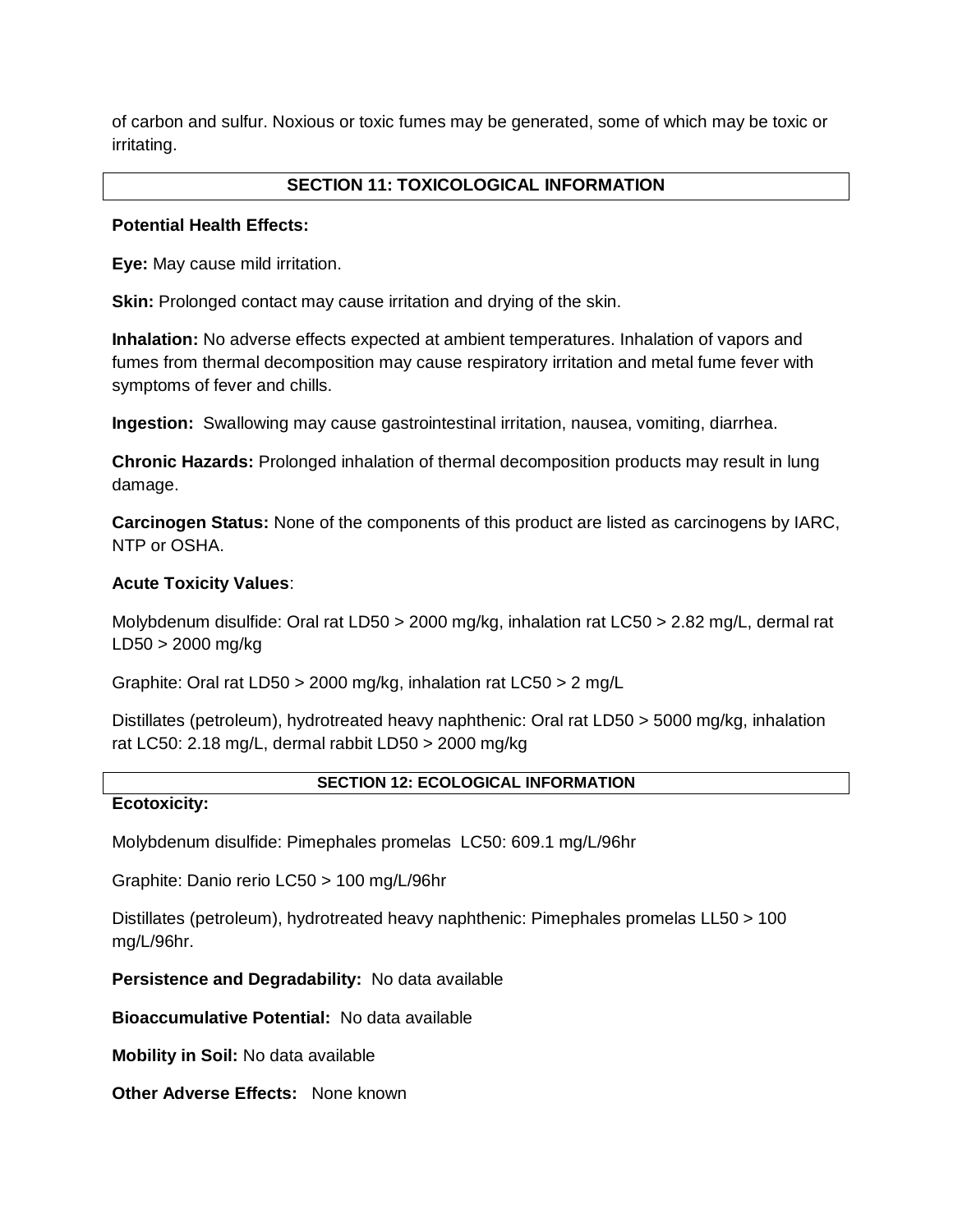# **SECTION 13: DISPOSAL CONSIDERATIONS**

Dispose in accordance with all local, regional and national regulations.

# **SECTION 14: TRANSPORT INFORMATION**

**DOT** 

**Shipping Name:** Not regulated **DOT Technical Name:** None **DOT Hazard Class:** None **UN Number:** None **DOT Labels Required (49CFR172.101):** None

#### **IMDG**

**Shipping Description:** Not regulated **ID Number:** None **Hazard Class:** None **Packing Group:** None **Labels Required:** None **Marking Required:** None **Placards Required:** None

**ICAO/IATA Shipping Description**: Not regulated **ID Number:** None **Hazard Class:** None **Packing Group:** None

#### **SECTION 15: REGULATORY INFORMATION**

**Safety, health, and environmental regulations specific for the product in question.**

**CERCLA Hazardous Substances (Section 103)/RQ:** This product is not subject to reporting requirements under CERCLA. However, many states have more stringent release reporting requirements. Report spills required under federal, state and local regulations.

# **SARA Hazard Category (311/312):** Not Hazardous

**SARA 313:** This product contains the following chemicals regulated under SARA Title III, section 313: None.

**EPA TSCA Inventory:** All of the components of this product are listed on the TSCA inventory.

**CALIFORNIA PROPOSITION 65:** This product is not known to contain listed chemicals.